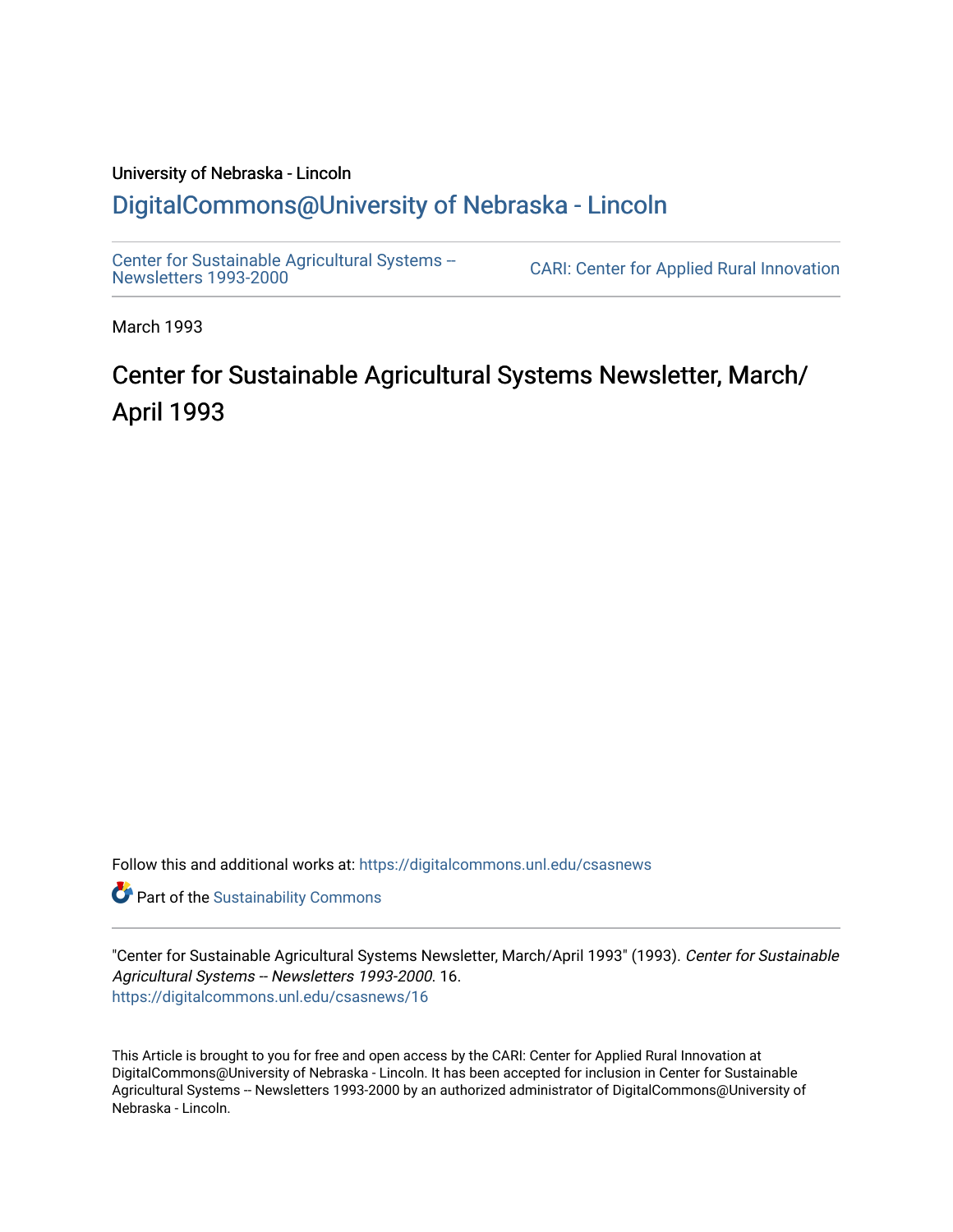# **March-April 1993 CSAS Newsletter**

The University of Nebraska-Lincoln Center for Sustainable Agricultural Systems is an interdisciplinary center formed in 1991 for the purpose of bringing together people and resources to promote an agriculture that is efficient, competitive, profitable, environmentally and socially sustainable for the indefinite future. This electronic version of the Center's bimonthly newsletter is published 10-14 days before those on our mailing list receive their hard copy. At this time there is no charge for being on our newsletter mailing list. To be added to the list, or for questions or comments, contact the newsletter editor, Pam Murray, Administrative Coordinator, Center for Sustainable Agricultural Systems, 221 Keim Hall, University of Nebraska-Lincoln, Lincoln, NE 68583-0949, phone - (402) 472-2056, fax - (402) 472-7904, email - CSAS001@UNLVM.EDU.

CONTENTS:

New Look for the Newsletter Policy Options for 1995 Farm Bill New CSAS Paper Series Proceedings of "Farm Bill" Seminar Series Sustainable Agriculture Initiative National Status Report (USDA) Leopold Center Progress Report NSAS and OCIA Annual Meetings List of Funding Sources Available Cosponsorship of Seminar Speakers CSAS Advisory Committee Meeting Gell-Mann Presents Visions of Sustainable World Next Generation of U.S. Ag. Conservation Policy New Book Series: Our Sustainable Future Upcoming Events

# **NEW LOOK FOR THE NEWSLETTER**

We have so much we want to share with you these days that we decided to go to a six-page newsletter. With the expanded format we have room for contributed brief articles. If you have an item you wish to share (e.g. brief book review, summary of event in which you participated, coming event), please send it to Pam Murray, CSAS Administrative Coordinator. Thanks to our secretary, Michele Strickler, for a great formatting job!

#### **POLICY OPTIONS FOR 1995 FARM BILL**

Snow and ice on the roads did not deter 40 people from reaching the Lower Platte NRD office in Wahoo to discuss options for the next farm bill. On February 6 Kris Thorp and Chuck Hassebrook of the Center for Rural Affairs led an active interchange on current commodity programs,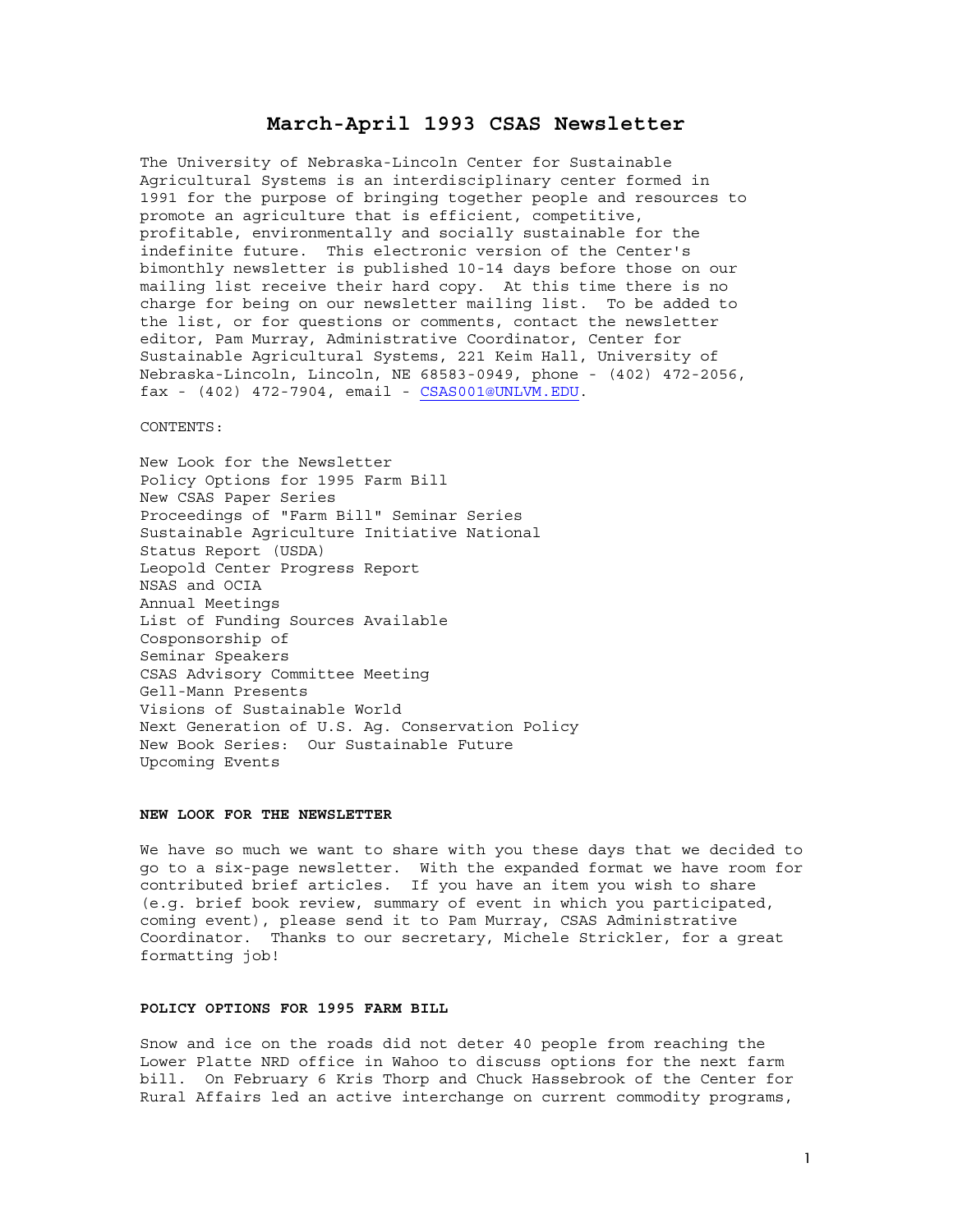market development activities, and water quality impacts of programs.

Options favored by the group included:

- Targeting cuts in program payments--Closing payment limitation loopholes, capping the size of payments received by the largest farms, and establishing an environmental reserve program would all help to reduce acres in continuous corn.

- Establishing new environmental reserve--This could include supply management by giving higher payments to farmers who establish wetlands, planting contour grass strips, adding soil-building crops to rotations, planting grass buffer strips along waterways, and setting lower yield goals and thus reducing chemical use.

- Bushel-based supply management--Although the agrichemical industry and grain traders oppose this idea, the program could limit both production and payments, and allow storage or donation of bushels to special projects or sale to finance sustainable practices.

- Strengthening the Integrated Farm Management Program--Greater flexibility on use of farm acres, more crop rotations, increased use of legumes, and greater crop/livestock integration could result, though use has been slow due to lack of publicity about the program.

- Support development of the Farmer's Market Nutrition Program--Assist in direct marketing, provide community investment funds for smallscale, local processing, and fund research on the barriers to local processing and products.

- Redirect federally funded research--Place emphasis on improving environmental quality, ensuring high quality food, and increasing opportunities for family farming and rural communities.

- Redirect commodity check-off programs--Support would be increased for sustainable agriculture research, market development, and consumer information. Programs generate \$600 million/year, a small proportion of which could supplement current SARE programs.

- Encourage long-term protection of CRP acres--Continued incentives would be found to encourage trees and pastures, permanent grass buffer strips for erosion control, use of filter strips along waterways, and to establish community task forces to create local economic opportunities through use of CRP acres.

- Increase incentives for sustainable agriculture--Provide greater financial incentives to use practices that reduce chemical use, enhance soil conservation, and protect the environment.

- Enhance water quality--Build in incentives to reduce non-profit pollution by integration of water quality concerns with all comprehensive farm plans.

This workshop was part of a series of discussions among farmers, ranchers, researchers, government and industry representatives that are being held throughout the North Central states by members of the Sustainable Agriculture Working Group (SAWG is coordinated by the Center for Rural Affairs). Submitted by Charles Francis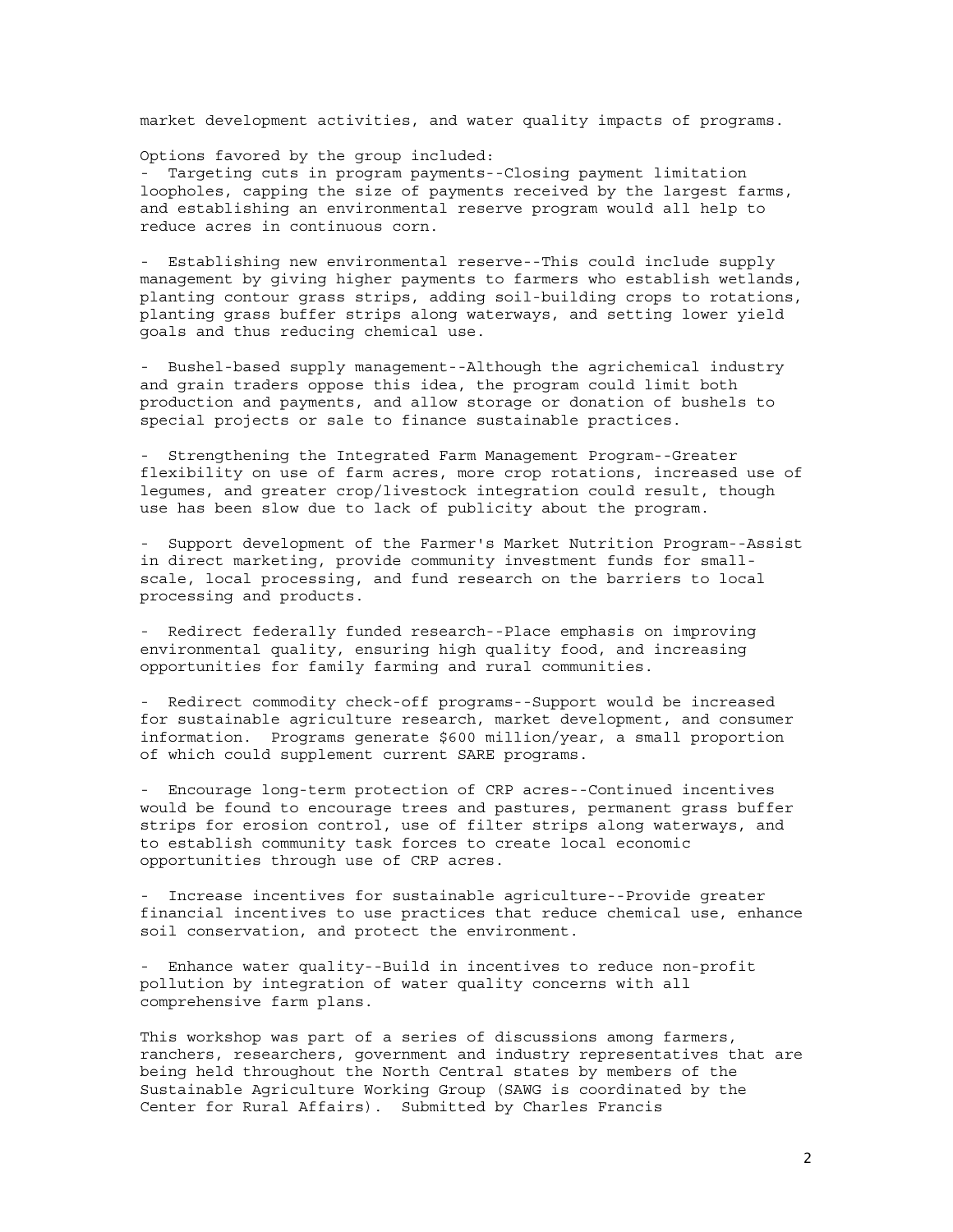# **NEW CSAS PAPER SERIES**

The CSAS is starting a "Sustainable Systems Paper Series." It is our intent that the papers be: multidisciplinary in content related to the general area of sustainable ag.; preferably multiauthored; not published in the same form elsewhere; 4-10 pages. For example, these can be working papers describing research in progress or philosophical discussions. Submissions will be reviewed by at least one CSAS Faculty Associate or the Director, and edited by Pam Murray. Copies of papers will be sent to those maintaining the "Sustainable Agriculture Resource Notebook" (distributed last summer primarily to Extension personnel). Availability of the papers will also be mentioned in this newsletter. If you wonder whether your topic would be appropriate for the paper series, call Charles Francis.

## **PROCEEDINGS OF "FARM BILL" SEMINAR SERIES**

On March 31 the last in a four-part seminar series titled "Designing the 1995 Farm Bill: Implications for Nebraska" was held. The four seminars focused on Natural Resources and the Environment, Animal Production Systems, Crop Production Systems, and Human Resources and Rural Communities. Proceedings containing transcripts of the panel members' remarks and the question/answer sessions will be available in May from the CSAS, sponsor of the series. Videotapes of the seminars are also available for check-out. Contact the CSAS for more information.

#### **SUSTAINABLE AGRICULTURE INITIATIVE NATIONAL STATUS**

#### REPORT (USDA)

(The following was condensed from a Congressional Briefing Paper, January 1993.) The Sustainable Agriculture Initiative is moving forward with over 42 states reporting many activities. According to the last FTE Summary, there are currently 676 FTE's being reported for the Sustainable Agriculture Initiative, the largest national activity with nearly 22% of total time.

A September 1992 GAO Report to Congress recommends that USDA (1) establish a departmental policy for sustainable agriculture and direct the under and assistant secretaries to develop goals to implement that policy, and (2) ensure the active participation of the National Sustainable Agriculture Advisory Council and the Regional Administrative Councils in coordinating sustainable agriculture programs; GAO also recommends that the Secretary of Agriculture direct Sustainable Agriculture Research and Education (SARE) Program management to provide guidance to regional offices to improve program monitoring and wider information dissemination.

Over the last few months:

 1. The Secretary appointed the National Sustainable Agriculture Advisory Council, a 28-member governing body that will be very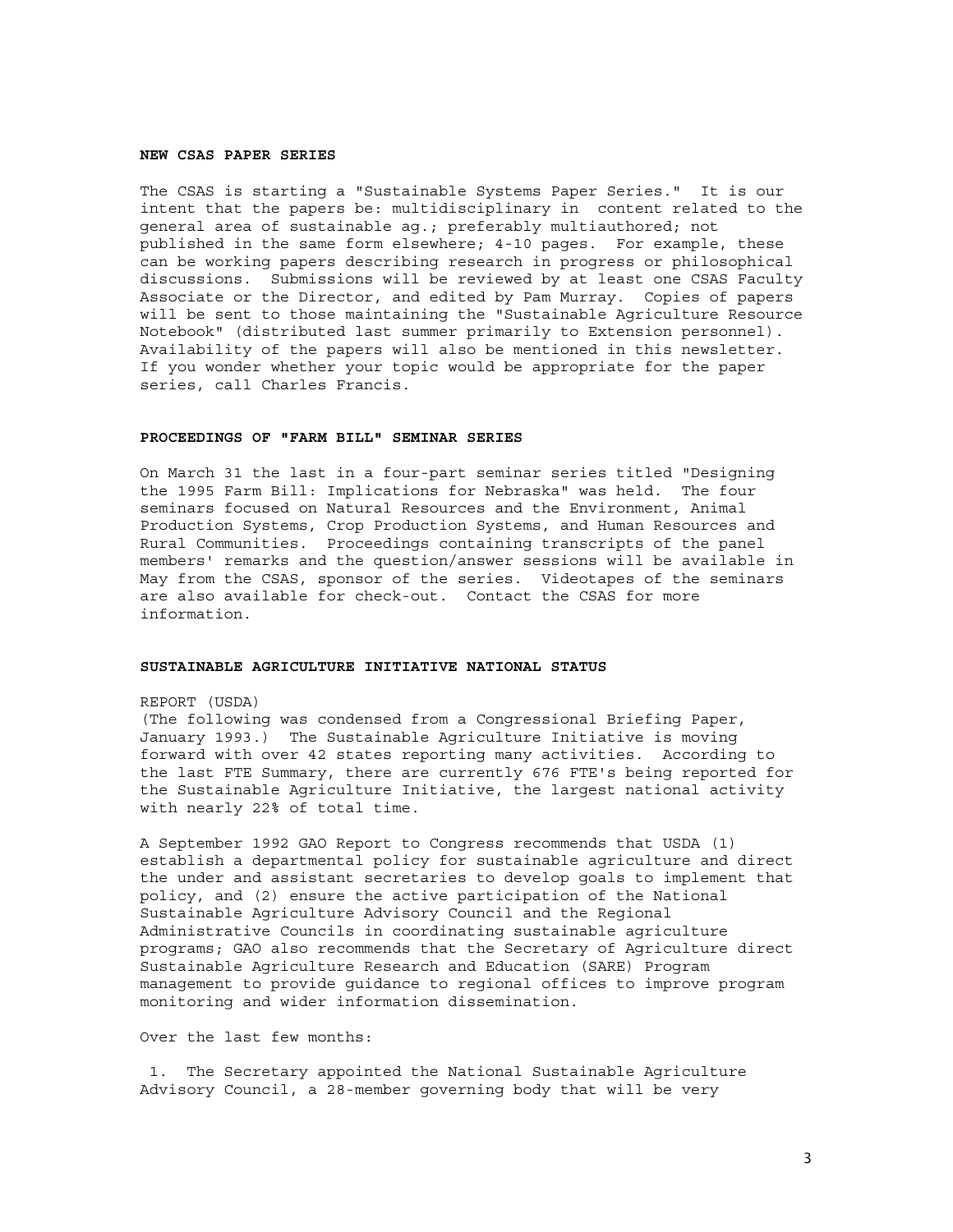important relative to the sustainable research and education activities.

 2. Regional SARE councils have recently hired communications specialists to help in the dissemination of research results. 3. ECOP and ESCOP have continued their support for the sustainable agriculture initiative and have stated its importance for both Extension and the Experiment Stations.

 4. Project dollars continue to support Extension programming with lanetor. Also, a new quality of life activity has been initiated by the SARE coordinating committee. Additional resources have been made available to the regions for Extension demonstration projects.

 5. Regional team-building training programs continue to be implemented with the sustainable agriculture stakeholders.

 6. A number of people continue to work to garner support for funding training activities.

 7. The Extension Initiative Team continues to reach out to the states by initiating quarterly teleconferences.

 8. In 1992, the Initiative Team and the University of Maryland sponsored a field day for 25 Congressional staff members to look at sustainable agriculture efforts in the Chesapeake Bay area.

 9. Agent Training has been scheduled for the state presidents of the National Association of County Agricultural Agents to keep them apprised of the many activities.

10. Collaboration and coordination between CSRS and ES continues to be strong and productive.

Interest by the new Clinton administration in Sustainable Agriculture issues is very evident. The environment continues to be an important item for the 90's. The Cooperative Extension System must continue to be involved in the many alliances and coalitions forming around the sustainable issue. There will continue to be many changes in the USDA programs, which will highlight the importance of sustainable farming and ranching practices.

# **LEOPOLD CENTER PROGRESS REPORT**

The January 1993 report from the Leopold Center for Sustainable Agriculture contains summaries of 25 research projects in the areas of: water quality; pest mgmt.; weed mgmt.; nutrient mgmt.; forestry, wildlife, and ecosystems; crops and soils; and education and socioeconomics. If you are interested in seeing the Table of Contents listing the research titles, contact our office. If the list contains titles of interest, we'd be happy to send you a copy of the summaries.

#### **NSAS AND OCIA ANNUAL MEETINGS**

Before the floods hit Columbus, the Nebraska Sustainable Agriculture Society and the Organic Crop Improvement Association held their annual meetings at the Platte Campus in February. Craig Cramer, editor of The New Farm magazine, was the keynote speaker who identified farmers as the real heroes in the quest for change toward a more sustainable agriculture. Workshops throughout the day featured discussion on crop rotations, energy efficiency on farms and in homes, rotational grazing, and alternative enterprises and products. The NSAS is a member-based organization with educational programs and on-farm research projects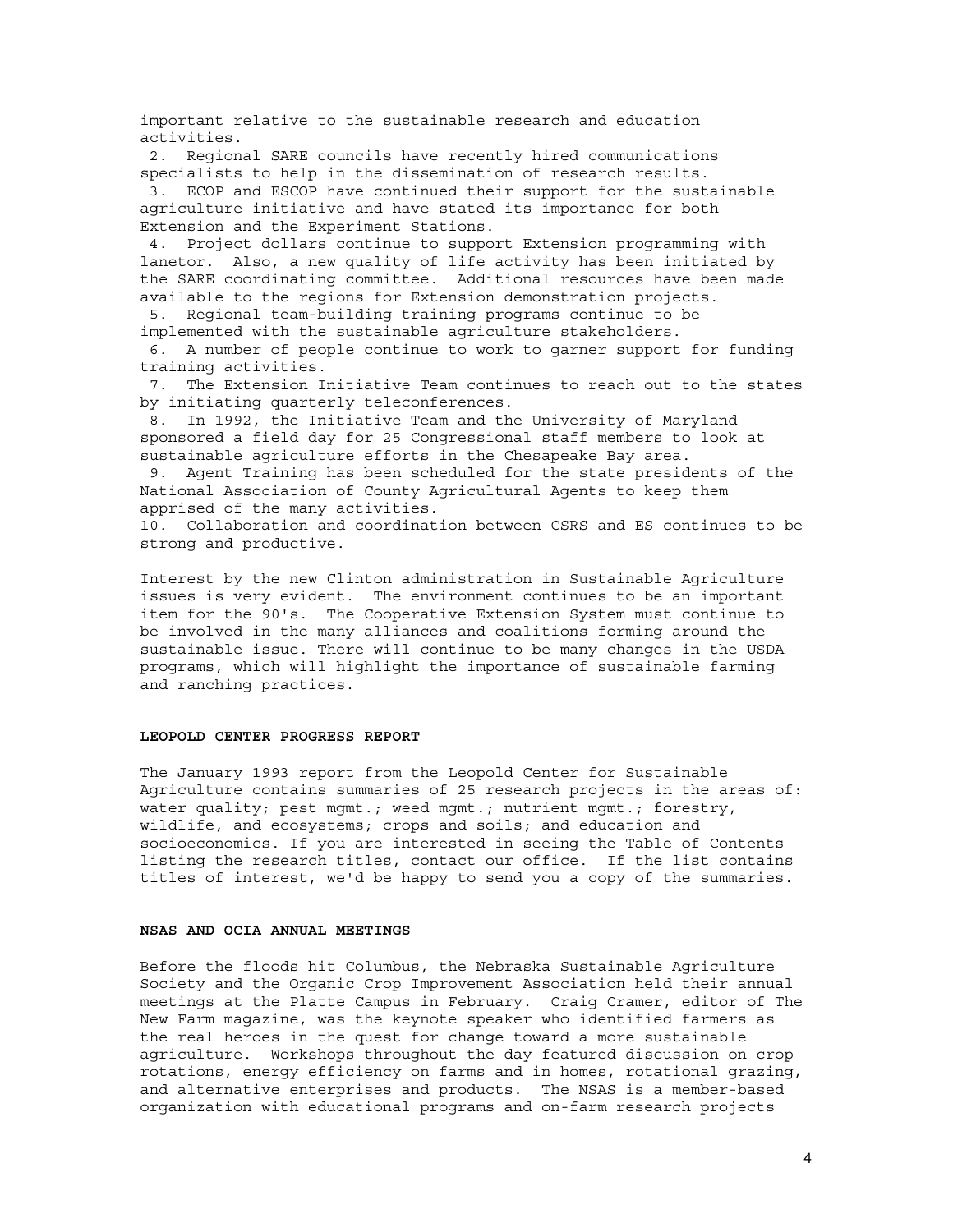headquartered in Hartington. The OCIA is a grower and processor membership group that explores organic crop production methods and marketing opportunities for Nebraska agriculture.

#### **LIST OF FUNDING SOURCES AVAILABLE**

The CSAS has put together a list of some of the funding sources available in 1992-1993 for research and education projects relating to sustainable agriculture. It is being distributed to those who last fall received a "Sustainable Agriculture Resource Notebook." If you did not receive this notebook but would like a list of the funding sources, contact the CSAS.

# **COSPONSORSHIP OF SEMINAR SPEAKERS**

Thinking about bringing in a seminar speaker to talk on a subject related to sustainable agriculture? The CSAS is interested in cosponsoring seminars with academic departments or centers. Contact Chuck Francis to discuss the possibility of shared expenses and promotion.

#### **CSAS ADVISORY COMMITTEE MEETING**

Focus on change and the future dominated the conversations during the April meeting of the Sustainable Agriculture Advisory Committee in Lincoln. The CSAS Faculty Associates and Director presented a summary of the primary projects now under way with Center support: the ARDC Integrated Farm; the Economic, Environmental and Sociological Impacts of Alternative Production Practices; the National Sustainable Agriculture Curriculum; the Book of Sustainable Practices; and the Contour Strip Cropping Research.

Among the research priorities identified by the committee were:

- increased information and options with value-added products;
- economics of sustainable agricultural practices;
- environmental impacts of integrated systems;
- study how policy affects adoption and use of practices;
- efficiency of energy use in alternative systems;
- maximum utilization of human resources in the ag sector;
- impact of sustainable agriculture in the U.S. on world food production.

Educational priorities focused primarily on Extension programs:

- maximize the use of on-farm research and demonstrations;
- educate input dealers, lenders, and others in agriculture;
- facilitate discussions among those currently opposed to sustainable ag;
- tap community leaders and resources to maintain programs;
- initiate a column in Nebraska Farmer magazine;
- target urban audiences as well as rural people;
- influence the overall educational agenda of IANR.

There is an overall impression that agriculture is changing rapidly, and that the main direction is toward greater environmental awareness,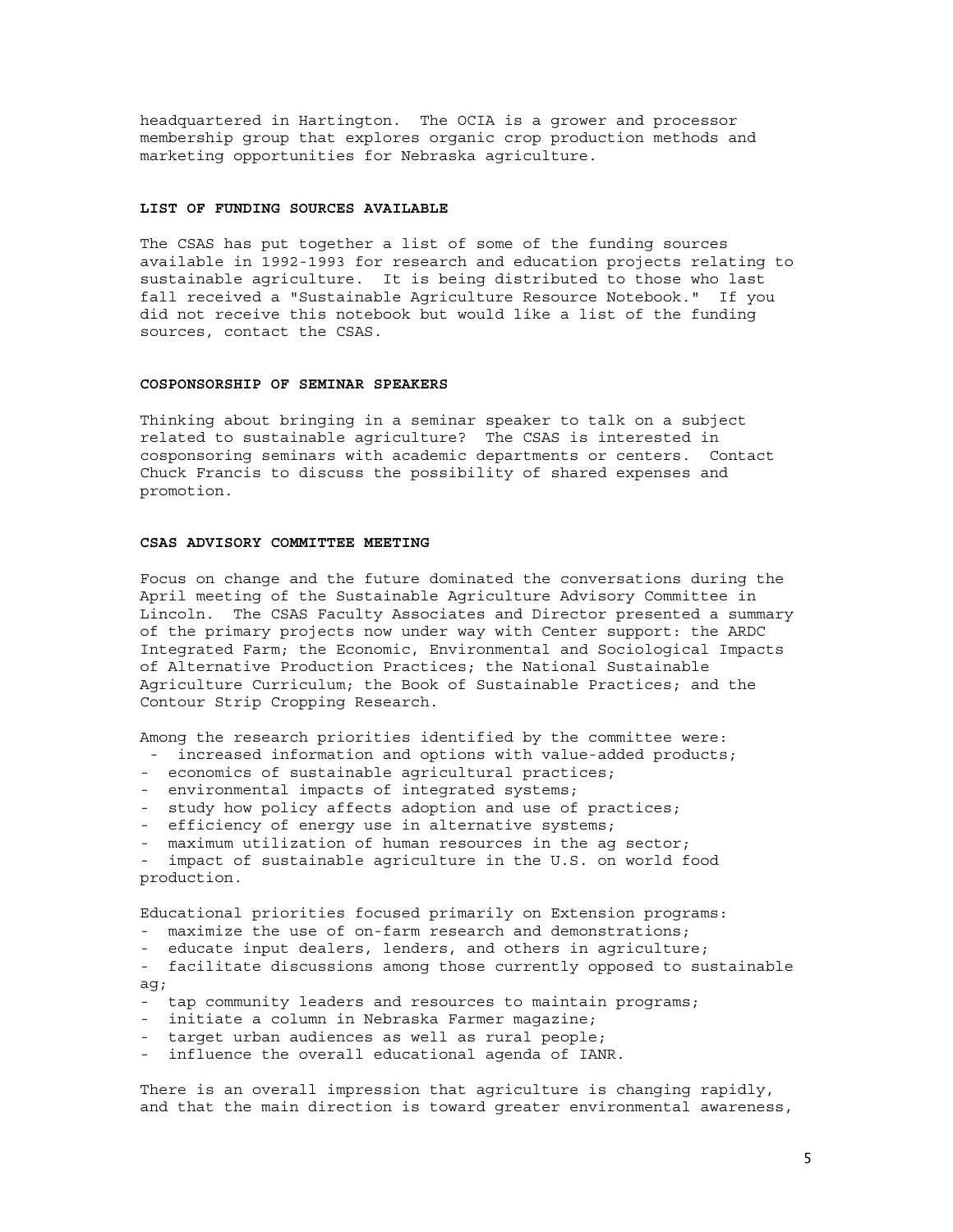better resource use, and improved profitability through adding value to current raw materials. The CSAS should be in the forefront of this movement.

#### **GELL-MANN PRESENTS VISIONS OF SUSTAINABLE WORLD**

At the November 1992 Thompson Forum on World Issues, Murray Gell-Mann, recipient of the Nobel Prize in physics, presented his visions of the future. After describing the current challenges and how we have arrived at the present, Professor Gell-Mann described a series of transformations that need to be accomplished to achieve a sustainable future:

The Demographic Transition. World population is likely to level off at about 11 bllion, twice he current number, sometime in the next century. This will be due to improvements in the position of women, reduced infant mortality and eventually social insurance for elderly, safe and available contraception and erosion of incentives for large families, and unfortunately, wars and starvation. Population growth encourages environmental degradation. We can encourage our government to fully support family planning around the world, as well as education and ways to increase incomes of poor people.

The Technological Transition. Gell-Mann talks about the ways technology will solve some problems. Our biggest challenge is to learn to predict the impact of new technologies and decide which new discoveries to leave on the shelf. Simple technological fixes can sometimes pose extremely complex environmental problems. For example, we used to pay people to drain wetlands; today we have government programs with incentives to preserve or even create them. We need to learn to be selective. We're now in a transition from military to other applications of the same materials technologies. We need appropriate technologies for other environmental situations, economic levels and labor supplies.

The Economic Transition. We need to creatively develop new accounting systems that take into account all of the long-term costs of a given activity or product. In Gell-Mann's terms: "Attempting to charge real costs is a principal element in the economic transition from living in great part on nature's capital to living mainly on nature's income." At the very least, we need to eliminate federal subsidies for destructive economic activities that would otherwise not be profitable. We need new accounting systems that include the depletion of nature's capital. A critical issue today is to achieve a balance between intergenerational equity we have to stop borrowing from the future and intragenerational equity how we solve the problems for people who are poor today. Some of today's ecological problems are due to the very poor scrambling to survive, and some are due to the wealthy squandering resources on frills.

The Social Transition. How do we deal with a world in which there are large numbers of people starving, lacking shelter, and dying young of diseases? We need to take a broad look at the causes of poverty and civil strife, at our own level of consumption, at the debt that has accumulated and is strangling development in many countries, at the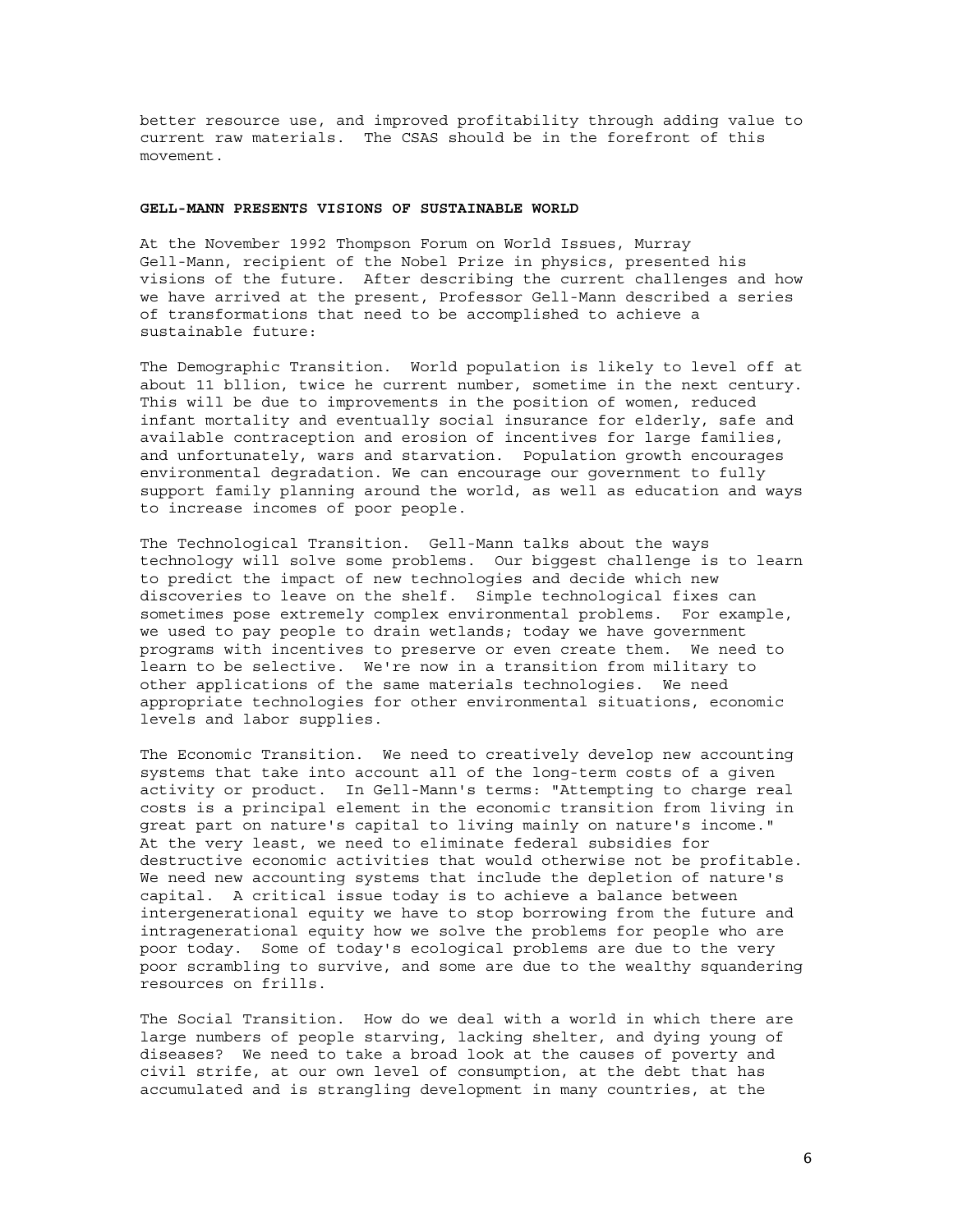short-term goals of our economic and foreign policy and consider some major changes in philosophy.

The Institutional Transition. We have witnessed a gradual erosion of confidence in institutions. Regional and global cooperation is critical for environmental, for economic and for security reasons, and it depends on institutions. There is no greater waste of resources than on military conflict. Our current problem in this regard is what Gell-Mann calls "generalized tribalism," national interests, the need to be competitive in world markets, and the sharp and often violent competition among people with different religions, races, languages and nations. We are seeing a global move toward unity in some issues note the Rio meeting on the environment in 1992 while at the same time we see fragmentation within this unity.

The Ideological Transition. This same generalized tribalism leads to military competition, economic competition (comparative advantages), breeding competition such as the encouragement of large families by some religions, and resource competition. Is there a chance that a cultural evolution may be able to overcome what are quite possibly some inborn biological tendencies? Gell-Mann says we don't know to what extent some of our attitudes toward other people and toward our fellow organisms are governed by inherited, hard-wired tendencies developed long ago by biological evolution. He believes it may be that some of our propensity to form groups that don't get along with each other and some of our propensity to wreak havoc on the environment were once adaptive tendencies, but are so no longer, in a world of interdependence, destructive weapons, and increased capacity to degrade the biosphere.

We've learned to protect "us," however that is defined. Can we now design a future where that "us" encompasses the whole of humanity, and to some extent other organisms with which we interact and depend?

Editor's Note: This presentation by Gell-Mann helps us arrive at the central challenge: Where do we fit in the world, and how do we regard others of our species as well as other plants, animals and microorganisms? If we insist on continuing the domination paradigm, there is probably little hope for any sustainable future as we see it today. Gell-Mann presents a series of important transitions that can help us all build a desirable future that includes efficient use of resources, improved equity in resource use, and a respectful cohabitation of the planet with other organisms. The full text is available from the UNL International Affairs office.

Submitted by Charles Francis

#### **NEXT GENERATION OF U.S. AG. CONSERVATION POLICY**

In mid March, over 500 people gathered at a meeting sponsored by the Soil and Water Conservation Society (SWCS) in Kansas City to evaluate where we are and where we're going in conservation. The following are some highlights:

Jeff Zinn (Congressional Research Service) described a clear directive from Congress to reduce soil erosion in the U.S. As of this moment: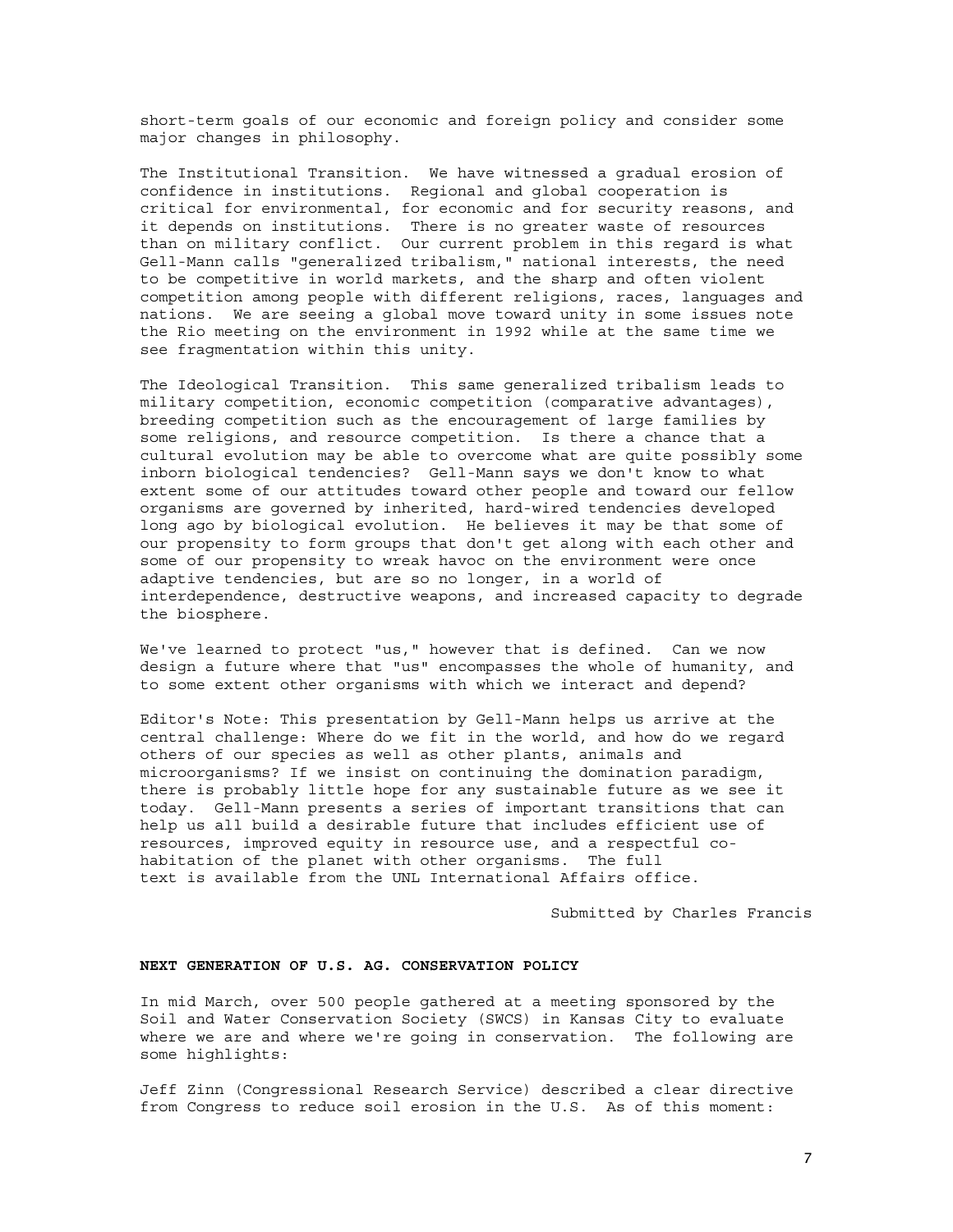- nationally, erosion is about 685 million tons per year, but it's hard to correlate what happens on program acres versus those outside the program.

- program compliance and CRP acres have substantially increased the awareness of the farming community about the importance of erosion. - total resource management, watershed management, and ecosystem management are directions for future programs.

Read Smith (farmer in Washington and Idaho) manages a large and widely recognized operation (9000 acres) on highly erodible land (HEL), and has received many conservation awards. He says:

- business as usual is not common today, with major changes in practices, farm plans, and loss of some farmers. - non-point pollution problems cannot be solved by regulation, but need commitment by growers and a positive incentive program. - erosion compliance is working, though not as rapidly as the public probably expects; equipment purchases and learning new systems have delayed compliance.

Robert Harness (Vice President for Environmental and Public Affairs, Monsanto) described the perspective of today's leaders in the chemical industry on water quality. He foresees a system that:

- uses best management practices (BMP) and chemicals only where they are needed to enhance food production.

- should establish state-by-state regulations and guidelines for regulation, or better yet provide incentives for voluntary participation.

- encourages a high level of education and training in safe handling and application of products, and update certification programs.

Tim Osborn (USDA Economic Research Service) led a discussion about the coming expiration of CRP contracts, the first of which expire in 1995. Some of the major concerns include:

- an average of 19 tons/acre of soil erosion are saved as a result of CRP at a cost of \$1.8 billion, and some of this will be lost with contract expirations.

- according to a survey of CRP participants, about half the land is likely to return to crops, about 1/3 will stay in grass, and about 1/10 will stay in trees.

- water quality, wildlife habitat, and protection of soil quality must all be maximized through any revision of CRP.

Jerry Jost (Kansas Rural Center) discussed the emergence of a new sustainable agriculture. He summarized the importance of several areas:

- increase the "eyes-to-acres" ratio in U.S. agriculture as the only way to maximize the use of natural wisdom on the land. - more forage-based livestock systems are needed to have cattle on more acres, allow rotations, make more efficient use of grain, and promote diversification.

- the 1990 Farm Bill calls for practical training of extension agents, crop consultants, and others in agriculture; this needs to be funded.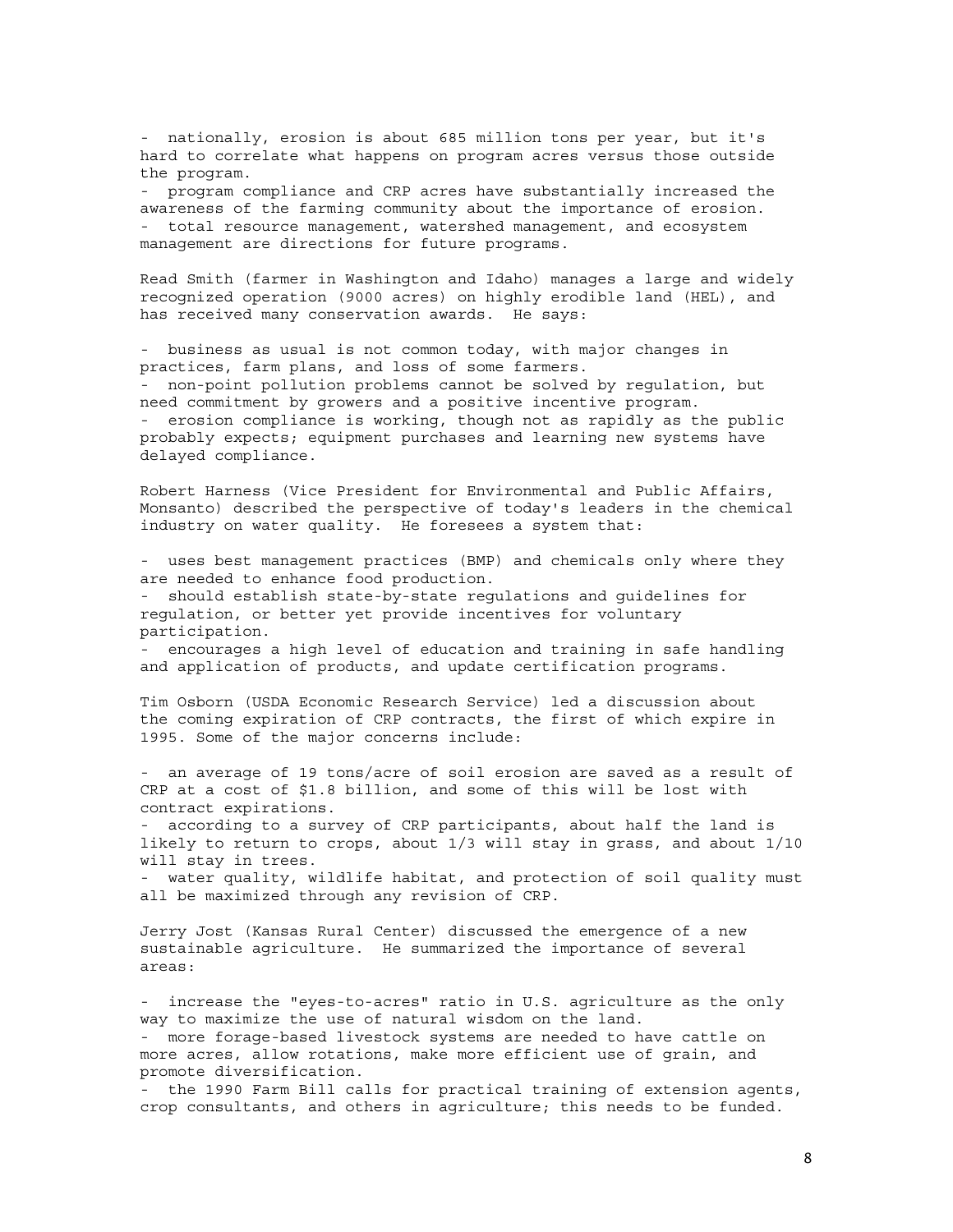Robert Thompson (Dean of Agriculture, Purdue University) projected a number of disturbing trends in agricultural research and education:

- reduced government support,
- declining student numbers,
- gradual loss of Ph.D. programs,
- reduced interest by the general public in agriculture,
- we will have only 20 ag colleges by the year 2020.

Chuck Hassebrook (Center for Rural Affairs) outlined a program that would:

1) carefully target cuts in commodity programs to preserve moderatesmall farms.

2) encourage the stewardship provisions such as crop rotations and remove penalties.

3) get more mileage from set-aside programs by encouraging grass strips, restored wetlands, lower yield goals, added soil-building crops for participation in commodity programs.

4) assure that we get environmental benefits from CRP acres and extend the benefits, target benefits to most critical acres, have partial field enrollment.

5) make payments consistent with appropriate land use in CRP acres. 6) revise directions of federally funded research toward environment and rural communities.

7) need to integrate regulatory and education programs use positive incentives whenever possible.

The Soil and Water Conservation Society has an ongoing committee that will plan follow-through activities. All the participants were urged to carry ideas home and follow through with discussions and programs in their respective agencies. If you would like a more complete summary of the meeting, contact the CSAS office. Submitted by Charles Francis

# **NUTRIENT MANAGEMENT FOR WATER QUALITY, THE IOWA EXPERIENCE**

(Excerpted from primary source: Inside Edge, Jan. 1993, quoting Paul Johnson, farmer and former Iowa legislative proponent of the 1987 Iowa Groundwater Protection Act; secondary source: Jan-Feb 1993 Issues in Sustainable Agriculture, U. of Missouri, John Ikerd, editor.)

"There's not a state in the country that has done more than Iowa. I think this is an example of what we can do if we set out minds to it," said Paul Johnson. Some key provisions of the bill include monies for creating the Leopold Center for Sustainable Agriculture, plugging abandoned wells, setting up demonstration projects for ag drainage wells and sinkholes, doing free well testing, removing underground gasoline storage tanks, extending recycling efforts, establishing training for farmers and commercial applicators applying pesticides.

The bill funded the Integrated Farm Management (IFM) Demonstration Program and set the state for the program's successor, the Model Farms Demonstration Program. The groundwater legislation, which is nonregulatory, has become a model for the rest of the nation.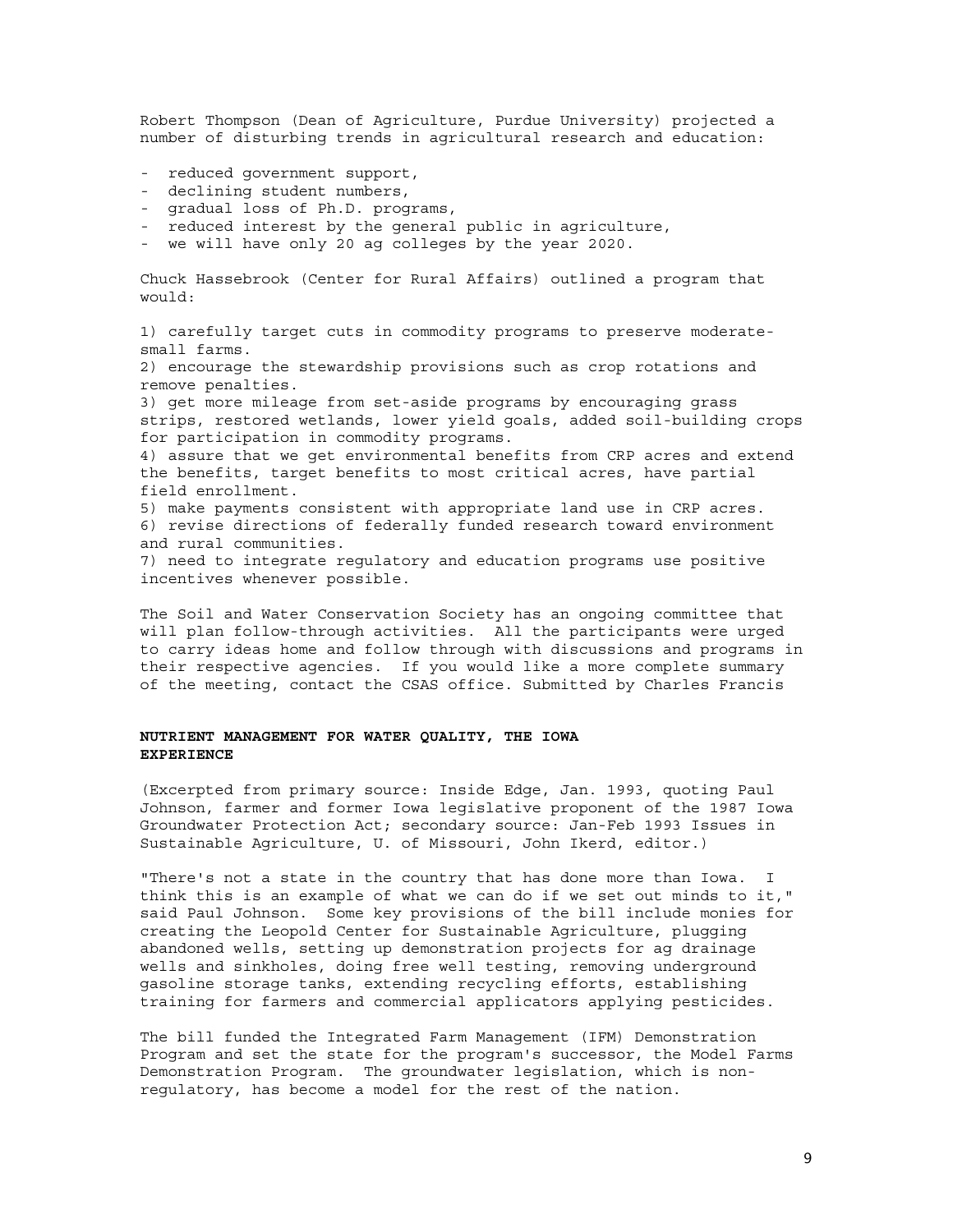"Iowa's approach was to put a great deal of effort into research, demonstration, and education. We've put a lot of responsibility on Iowa farmers and agriculture to show that a non-regulatory approach can work. I think the results of our efforts are good." Johnson said.

"If we can deal with pesticides as well as we did with fertilizer, we'll be a success," he added. "We've made great strides in nitrogen management, but I've been somewhat disappointed" with pest management. "Although we have a great deal of information on how we can reduce herbicide usage, we aren't changing farmers' practices very much, " he said.

The state's nitrogen use rose to a high of 145 pounds an acre in 1985. This year (1992) the state's farmers applied 118 pounds an acre a 19 percent reduction from seven years earlier. Iowa State University studies show that Iowa farmers saved \$40 million in nitrogen costs in both 1989 and 1990. "It seems to me there's the potential to reduce herbicide usage by \$40 million a year, too, but we aren't doing it," Johnson said.

Iowa's IFM and Model Farms Demonstration projects were established to show that agricultural inputs could be reduced without hurting profitability. Johnson credits IFM for some of the state's strides in nutrient management.

Data collected through the IFM program has also shown that farmers could reduce pesticide use substantially. He praised the selfexamination process set up for IFM programs. "We follow up with what we've done and ask ourselves whether the program worked," Johnson said.

The words research, demonstration, and education are used frequently by Johnson while talking about environmental legislation. Effective laws or restrictions, he said, cannot be made unless they go through those three steps.

# **NEW BOOK SERIES: OUR SUSTAINABLE FUTURE**

The University of Nebraska Press has begun a new book series titled Our Sustainable Future that provides an interdisciplinary forum for the discussion of issues and creative approaches bearing on the development of sustainable communities and resource bases at both the regional and global levels. Many of today's challenges require systemic, multidisciplinary approaches. Anticipated are works that would explore, among other possibilities: sustainable development strategies, theories and practices of living systems and renewable resource use, role and structure of communities, natural and cultivated ecosystems, history and analysis of critical issues, environmental and social ethics and values, creative conflict resolution, indigenous knowledge systems, leading-edge technologies and management strategies, economic and social transformations, and evolution into a post-industrial society. The first books to be published this year include:

- Ogallala: Water for a Dry Land by John Opie (May);

- Building Soils for Better Crops by Fred Magdoff (May);

- Agricultural Research Alternatives by William Lockeretz and Molly Anderson (Oct.);